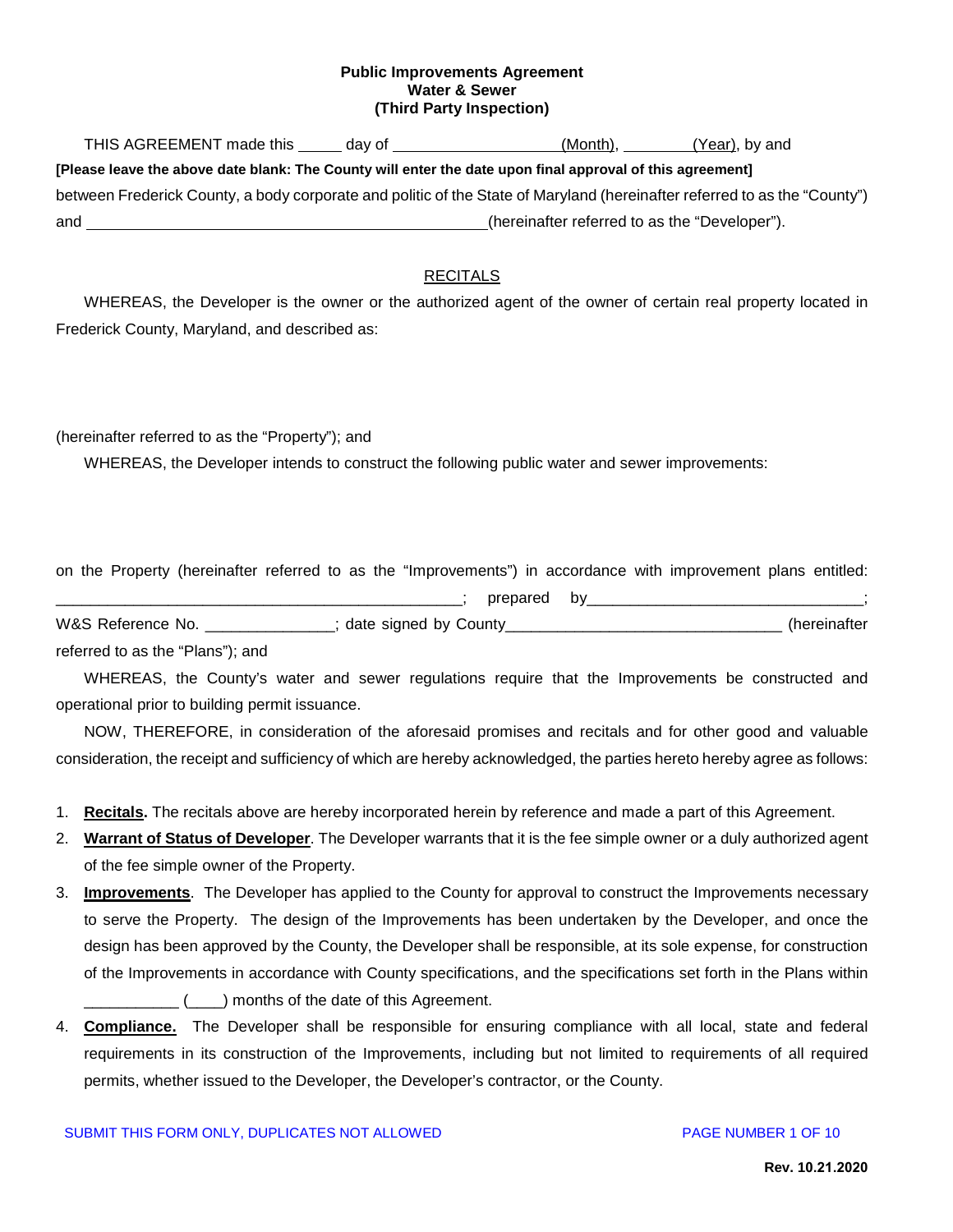- 5. **Real Property Rights.** The Developer agrees to obtain, prior to starting construction and at the Developer's sole expense, all real property rights, including but not limited to, easements necessary for construction of the Improvements. Any transfer of real property rights to the County for the Improvements must be recorded in a form acceptable to the County prior to beginning construction of the Improvements. In the event that easements necessary for construction of the Improvements have been or are granted to the County, the County hereby grants to the Developer, its successors and assigns, a temporary license to enter upon such easements for the sole purpose of constructing the Improvements as required by this Agreement.
- 6. **Construction Management.** The Developer shall be responsible for management of the construction of the improvements, including but not limited to, the responsibilities described in Appendix A (Contract Management Responsibilities). The Developer agrees that construction of the Improvements shall not commence until this Agreement has been fully executed by both parties.
- 7. **Professional Engineer**. The Developer shall hire a Professional Engineer (P.E.) who will certify the work was completed in accordance with the approved plans/specifications and who is licensed in the State of Maryland with a minimum of five (5) years experience designing or managing construction of projects similar in scope to the Improvements being constructed under this Agreement (water booster pump stations, ground/elevated water storage tanks, sewage pump stations, small treatment works, and/or water & sewer utility line projects). The Developer must provide to the County a resume of the proposed Professional Engineer, including: (a) experience with the Engineer's current firm as well as any other applicable experience, including a list of applicable construction projects (minimum of 5) with a brief description of each; (b) the number of years they have been employed by the current firm; (c) a list of the individual's certifications and/or registrations; and (d) at least two (2) references. The County may elect to conduct an interview with the P.E. to verify experience and shall have the final approval authority in the selection of the Professional Engineer.

#### 8. **Inspection**.

a. The Developer shall designate a third party inspection firm (the "Inspection Firm") to inspect, witness and verify that the Improvements are constructed in accordance with all local, state and federal requirements, including permit requirements, all County specifications, and those specifications set forth in the Plans, including but not limited to, compaction testing for water and sewer only. Any Inspection Firms designated by the Developer must have a minimum of two years experience in the field inspecting project installations that are similar in type and scope to the Improvements being constructed under this Agreement. The Developer must provide to the County a resume for each member of the proposed Inspection Firm staff, including (a) experience with the current Inspection Firm as well as any other applicable experience; (b) a list of applicable construction projects (minimum of 5) with a brief description of each; (c) the number of years this person has been employed by the current Inspection Firm; (d) a list of the individual's certifications and/or registrations; and (e) at least two (2) references. The County may elect to interview the Inspection Firm personnel to verify experience and shall have final approval authority in the selection of the Inspection Firm. As an alternative to the Developer designating an Inspection Firm, the Developer may request that the County designate an Inspection Firm to inspect, witness and verify that the Improvements are constructed in accordance with all local, state and federal requirements.

b. The County shall enter into a contract with the Inspection Firm that shall provide the services described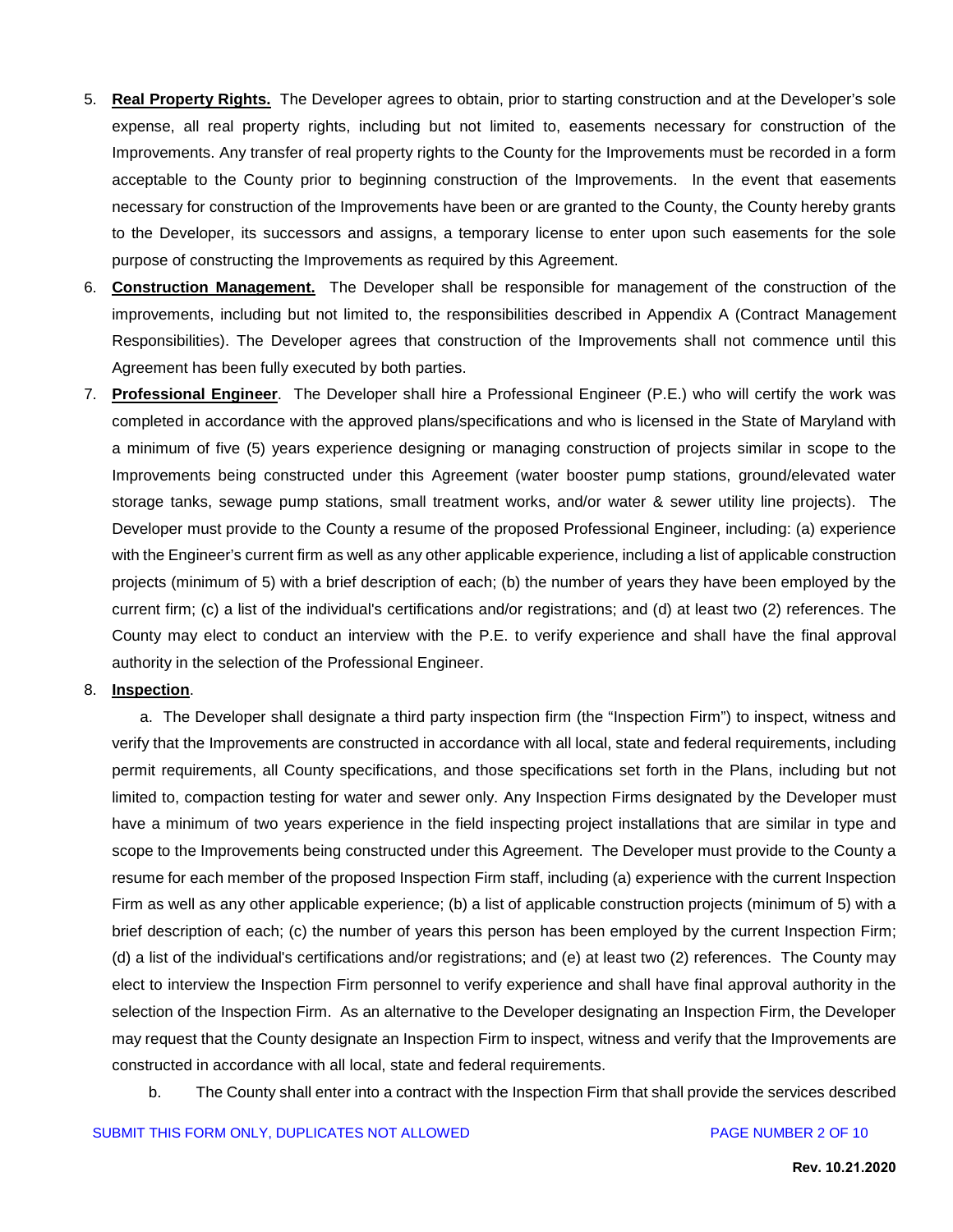in Appendix B. The Developer agrees that all costs and expenses incurred by the County in connection with inspection of the Improvements shall be borne by the Developer. The Developer shall pay to the County the amount of the Inspection Firm contract price plus fifteen percent (15%) for contingencies (the "Inspection Advance") prior to the execution of the contract between the County and the Inspection Firm. This payment may be made in cash, by a draw-down letter of credit, escrow, or by another financial arrangement approved by the County to assure payment of all inspection costs by the Developer. The Inspection Advance must provide that the County shall be authorized to withdraw part or all of the funds to pay the Inspection Firm. If cash payment in advance is given, these funds will be put in a non-interest bearing escrow account. The County will withdraw the gross amount of the periodic payment estimates from the escrow account, pay the Inspection Firm, and notify the Developer of this transaction. Any unused portion of the Inspection Advance will be refunded to the Developer after the construction of the Improvements has been completed and accepted by the County. If the costs of inspection exceed the amount of the Inspection Advance, the Developer shall pay the additional monies necessary as billed by the County and prior to acceptance or operation of the systems by the County.

- 9. **Fees.** The Developer shall pay a design review fee for the review of the design plans for the Improvements, in advance, in accordance with the appropriate fee schedule. The Developer shall also pay to the County the fixed fee amount of  $\Box$  Dollars (\$  $\Box$ ) to cover the County's costs for review and oversight of the construction of the Improvements, and the administration of the Inspection Firm contract, as provided in this Agreement, including but not limited to, review of contractor's and inspector's reports, and observation of the tests described in Section 17 of this Agreement. It is acknowledged that the fixed fee cannot be quantified by way of a defined formula, since the size, scope, complexity and construction duration of any development infrastructure varies greatly from project to project; however, a general rationale is provided in Appendix C.
- 10. **Construction Cost Estimate**. The Developer shall provide the County with a detailed unit price estimate of the anticipated costs (excluding inspection costs), which, upon approval by the County, will be used to determine the value of required Construction Security (which may be in the form of surety or performance bond(s), letter(s) of credit approved by the County Attorney, and/or escrow funds) which the Developer shall post for the project.
- 11. **Construction Security**. The amount of the Construction Security shall be based on the approved detailed estimate of anticipated costs for the construction of the Improvements, excluding the estimated inspection costs, plus a fifteen percent (15%) contingency amount. The construction cost estimate shall be provided on a form provided by or acceptable to the County. The amount of the Security shall not be reduced until the Improvements are deemed operational by the Division of Water and Sewer Utilities (DWSU). At that time, the Security amount will be reduced to the fifteen percent (15%) contingency amount which shall not be released until the warranty period discussed below in Section 19 has expired.
- 12. **Materials**. Prior to starting construction, the Developer shall submit a detailed list of all materials for the Improvements and detailed submittals (including but not limited to manufacturers' cut sheets, shop drawings, the County DWSU's pre-approval listing, etc.) of each for approval by the County. Only materials approved for this Agreement shall be used in the construction of the Improvements.
- 13. **Preconstruction Meeting**. Prior to the commencement of work, the Developer shall conduct a preconstruction meeting with the Inspection Firm and the DWSU in attendance. All required submittals, meeting minutes, and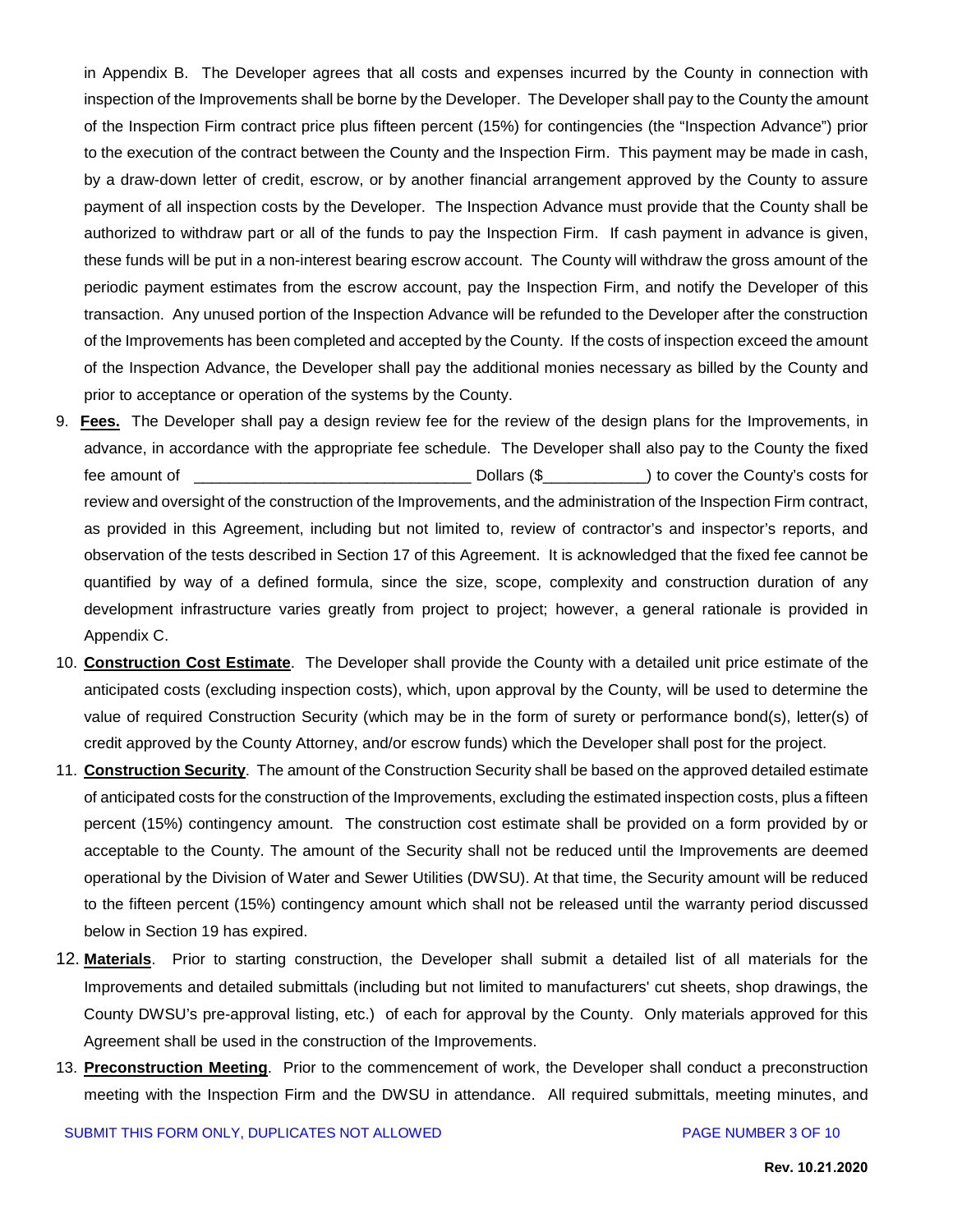correspondence as determined at the preconstruction meeting shall be submitted to the DWSU.

- 14. **County Inspection**. The County has the right to inspect any material or equipment at any stage of development or fabrication, and shall be allowed access to the site at all times for inspection or observation. Such inspection by the County shall not release the Developer from responsibility or liability with respect to material or equipment. The Developer shall notify the County in writing, 24-hours prior to the event, so that the County may observe and witness the following tests:
	- a. Water line pressure testing
	- b. Connections to existing water and/or sanitary sewer systems; including removal of caps (and valves) to facilitate extension of the system, installing tapping sleeves and valves, tapping saddles, etc.
	- c. Sewer manhole vacuum testing and sewer pipe air/deflection testing
	- d. Water Quality sampling and disinfection prior to placing new main in service. Developer shall provide two (2) consecutive passing potable water test results from an MDE certified laboratory (see paragraph 18) prior to connecting to the existing water system.
	- e. Verify fire hydrant hose connections
	- f. Televising of sanitary sewer lines and laterals
- 15. **Walk-Through/Punchlist.** Upon completion of the Improvements, the Developer shall notify the County, in writing, so that the County may participate in the walkthrough to develop the punchlist. After the punchlist is developed the Developer shall send the punchlist to the County. The County will review the punchlist and determine what items will have to be completed prior to issuance of a Letter of Conditional Acceptance by the County (DWSU). Upon completion of punchlist items, the Developer shall contact the DWSU to conduct a walkthrough to verify.
- 16. **Conditional Acceptance**. The date of the Letter of Conditional Acceptance shall be the effective commencement date for the one year warranty as more particularly described below in Section 19. All written conditions, if any, in the Letter of Conditional Acceptance shall be binding on the Developer.
- 17. **Operational Acceptance.** Prior to operational acceptance, the Developer shall provide to the County:
	- a. As-built or record drawings, on mylar, showing the Improvements as actually constructed and final actual project costs in a format acceptable to the County sealed by a Professional Engineer registered in the State of Maryland,
	- b. Certification of work by the Professional Engineer as described in Paragraph 7.
	- c. Compaction testing results showing the compaction requirements were achieved, sealed by a Professional Engineer registered in the State of Maryland,
	- d. Two (2) Certified Water Testing reports from an MDE certified laboratory, including Chain of Custody forms, indicating the improvements meet the State of Maryland drinking water regulations, and
	- e. Proof of Developer's payment to the contractor and any subcontractors for the completed portion(s) of the Improvements. Letters from contractor/subcontractor on their letterhead indicating receipt of payment shall be adequate to fulfill this requirement.
	- f. Equipment warranty documents, final approved O&M Manuals, facility keys, spare parts, manufacturer start-up certifications, or other documents as required by the contract documents.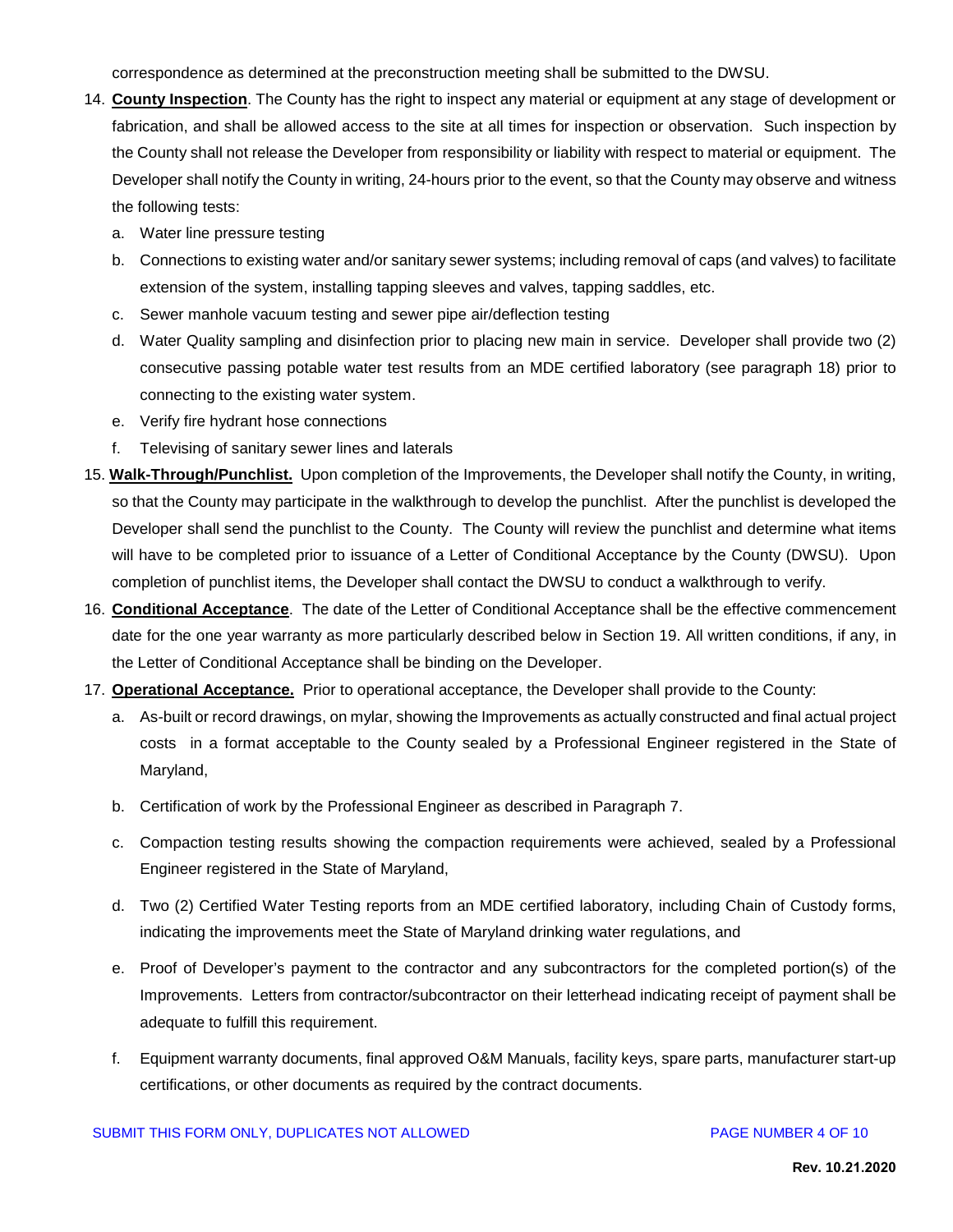- 18. **County Ownership**. After Conditional and Operational Acceptance by the County, the County shall own and operate the Improvements, and among other activities, accept the responsibility of locating the subject utilities under the State's One Call (Miss Utility) law. The granting of Conditional and Operational Acceptance of the Improvements shall be at the sole discretion of the County. The Developer agrees to convey or sign any future agreements needed to transfer ownership of the Improvements to the County, and to otherwise fulfill the terms of this Agreement.
- 19. **Warranty**. The Developer shall warrant all Improvements for materials, equipment and workmanship, where applicable, for one (1) year, per the County's General Conditions and Standard Specifications for Water Mains and Sanitary Sewers and Related Structures. Fifteen percent (15%) contingency will be held by the County until the end of the one (1) year warranty period, except where extensions of the warranty period are necessitated by major repairs or replacements during the applicable warranty period.
- 20. **Final Review**. Prior to the end of the warranty period, the County and the Developer shall review the Improvements and develop a final list of repairs that are required for final acceptance. The Developer shall then complete the required repairs in a timely manner prior to release of contingency monies.
- 21. **Deviations/Changes**. The County shall have the right, but not the obligation, in its sole discretion, to approve any deviations from the Approved Plans, changes relating to the construction of the Improvements, or the terms of this Agreement. All proposed changes shall be in writing, signed by all parties to the document(s) being changed, and may require the payment or posting of additional or increased security (performance bond, letter of credit, escrow funds) or fees.
- 22. **Breach**. Upon any breach of this Agreement by Developer, Developer shall be liable to the County for all costs and expenses, including inspection costs and attorneys' fees that the County may incur if the County chooses to complete the Improvements. Nothing herein shall prevent the County from using any available legal means to collect from the Developer all of its costs and expenses, attorneys' fees, or other damages that are not covered by the Security.
- 23. **Indemnity**. The Developer shall indemnify and hold harmless the County, its officials, employees, agents and representatives, from any and all claims, actions, suits and demands, of any nature, arising from this Agreement or the construction of the Improvements.
- 24. **Incorporation by Reference**. The County's Ordinances, Design Manuals, and applicable Water and Sewer Rules and Regulations are incorporated herein by reference, and together with this Agreement, the Plans, the General Conditions and Standard Specifications for Water Mains, Sanitary Sewers and Related Structures, and Sanitary Sewer and Water Mains Special Provisions, contain the entire understanding of the parties and may not be modified or amended unless in writing signed by the parties hereto. In the above-referenced documents, where appropriate, all references to "contractor" shall be construed to be references to Developer.
- 25. **Assignment**. This Agreement may not be assigned by the Developer without the express prior written consent of the County, which consent will not be unreasonably withheld.
- 26. **Governing Law/Jurisdiction**. This Agreement shall be governed by, interpreted and enforced in accordance with the laws of the State of Maryland, and the Developer hereby consents to jurisdiction in the State of Maryland, and venue in Frederick County, Maryland.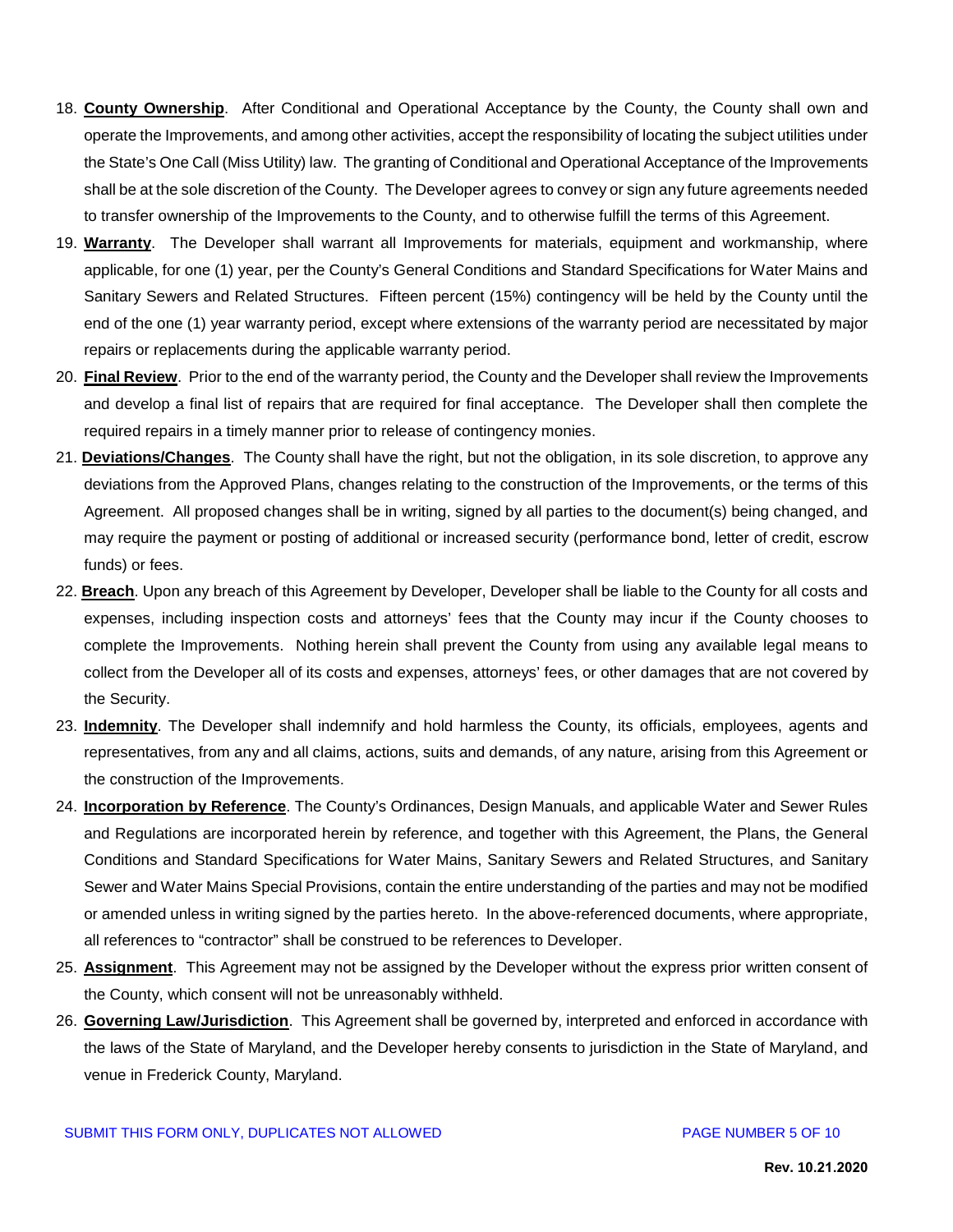- 27. **Binding Effect**. This Agreement shall be binding upon and shall inure to the benefit of the parties and their respective heirs, personal representatives, successors and assigns.
- 28. **Notices**. Every notice, approval, consent or other communication authorized or required by this Agreement shall be effective if the same is in writing and sent, postage prepaid, by United States mail, directed to the other party at their addresses hereinafter mentioned, or such other address as either of the parties may designate by notice given from time to time in accordance with this paragraph. Notices necessary and provided in this Agreement shall be mailed to:

For the County: **Director** Division of Water and Sewer Utilities 4520 Metropolitan Court

Frederick, Maryland 21704

For the Developer:

29. **Saving Clause.** Invalidity or unenforceability of one or more provisions of this Agreement shall not affect any other provision of this Agreement.

\_\_\_\_\_\_\_\_\_\_\_\_\_\_\_\_\_\_\_\_\_\_\_\_\_\_\_\_\_\_\_\_\_\_\_\_\_\_\_\_\_\_\_\_\_\_\_\_\_\_\_\_\_\_\_\_\_\_\_\_\_\_\_ \_\_\_\_\_\_\_\_\_\_\_\_\_\_\_\_\_\_\_\_\_\_\_\_\_\_\_\_\_\_\_\_\_\_\_\_\_\_\_\_\_\_\_\_\_\_\_\_\_\_\_\_\_\_\_\_\_\_\_\_\_\_\_ \_\_\_\_\_\_\_\_\_\_\_\_\_\_\_\_\_\_\_\_\_\_\_\_\_\_\_\_\_\_\_\_\_\_\_\_\_\_\_\_\_\_\_\_\_\_\_\_\_\_\_\_\_\_\_\_\_\_\_\_\_\_\_ \_\_\_\_\_\_\_\_\_\_\_\_\_\_\_\_\_\_\_\_\_\_\_\_\_\_\_\_\_\_\_\_\_\_\_\_\_\_\_\_\_\_\_\_\_\_\_\_\_\_\_\_\_\_\_\_\_\_\_\_\_\_\_

IN WITNESS WHEREOF, the parties hereto have placed their hands and seals as of the date first written above.

WITNESS/ATTEST:

FREDERICK COUNTY, MARYLAND, a body corporate and politic

Chief Administrative Officer

(SEAL)

CORPORATION OR PARTNERSHIP NAME:

Witness Signature: (SEAL)

Name and Title (Please Print)

Reviewed and approved as to form:

SUBMIT THIS FORM ONLY, DUPLICATES NOT ALLOWED **Example 20 SUBMIT THIS FORM ONLY 0.** PAGE NUMBER 6 OF 10

**Rev. 10.21.2020**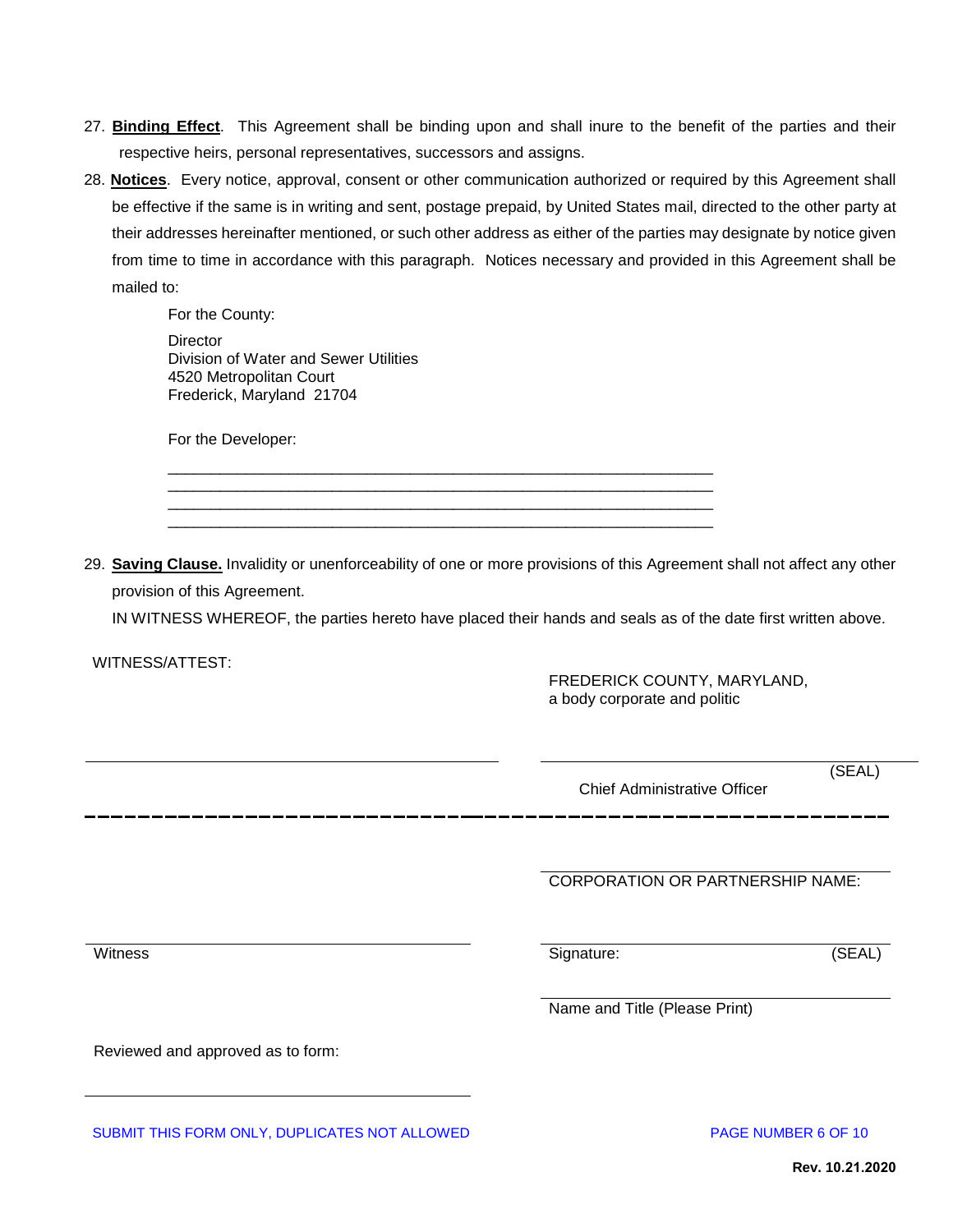# **(Notarial for: SOLE OWNERSHIP, CO-OWNERSHIP AND PARTNERSHIP)**

| ________________________________whose name(s) is/are subscribed to within the instrument, and acknowledged that<br>he/she executed the same for the purposes therein contained.                                                                                                                                                                      |                                                                                                          |                        |  |
|------------------------------------------------------------------------------------------------------------------------------------------------------------------------------------------------------------------------------------------------------------------------------------------------------------------------------------------------------|----------------------------------------------------------------------------------------------------------|------------------------|--|
| Witness my hand and Notarial Seal                                                                                                                                                                                                                                                                                                                    | Notary Public                                                                                            | My Commission Expires: |  |
| (Notarial for: CORPORATIONS, LIMITED LIABILITY COMPANIES AND LIMITED PARTNERSHIPS)                                                                                                                                                                                                                                                                   |                                                                                                          |                        |  |
|                                                                                                                                                                                                                                                                                                                                                      |                                                                                                          |                        |  |
| (the "company"), and that he/she was authorized by the company to execute this instrument for the purposes contained<br>herein.<br>Witness my hand and Notarial Seal                                                                                                                                                                                 | ___________________________who acknowledged him/herself to be the_______________<br><b>Notary Public</b> | My Commission Expires: |  |
| (Notarial for: FREDERICK COUNTY CHIEF ADMINISTRATIVE OFFICER)                                                                                                                                                                                                                                                                                        |                                                                                                          |                        |  |
| State of MARYLAND; County of FREDERICK, to wit:                                                                                                                                                                                                                                                                                                      |                                                                                                          |                        |  |
| _________________, who acknowledged himself to be the Chief Administrative Officer of Frederick County, Maryland,<br>a body corporate and politic, that in his capacity as Chief Administrative Officer, being authorized to do so, executed<br>the foregoing instrument on behalf of Frederick County, Maryland, for the purposes therein contained |                                                                                                          |                        |  |
| Witness my hand and Notarial Seal                                                                                                                                                                                                                                                                                                                    |                                                                                                          |                        |  |

Notary Public My Commission Expires: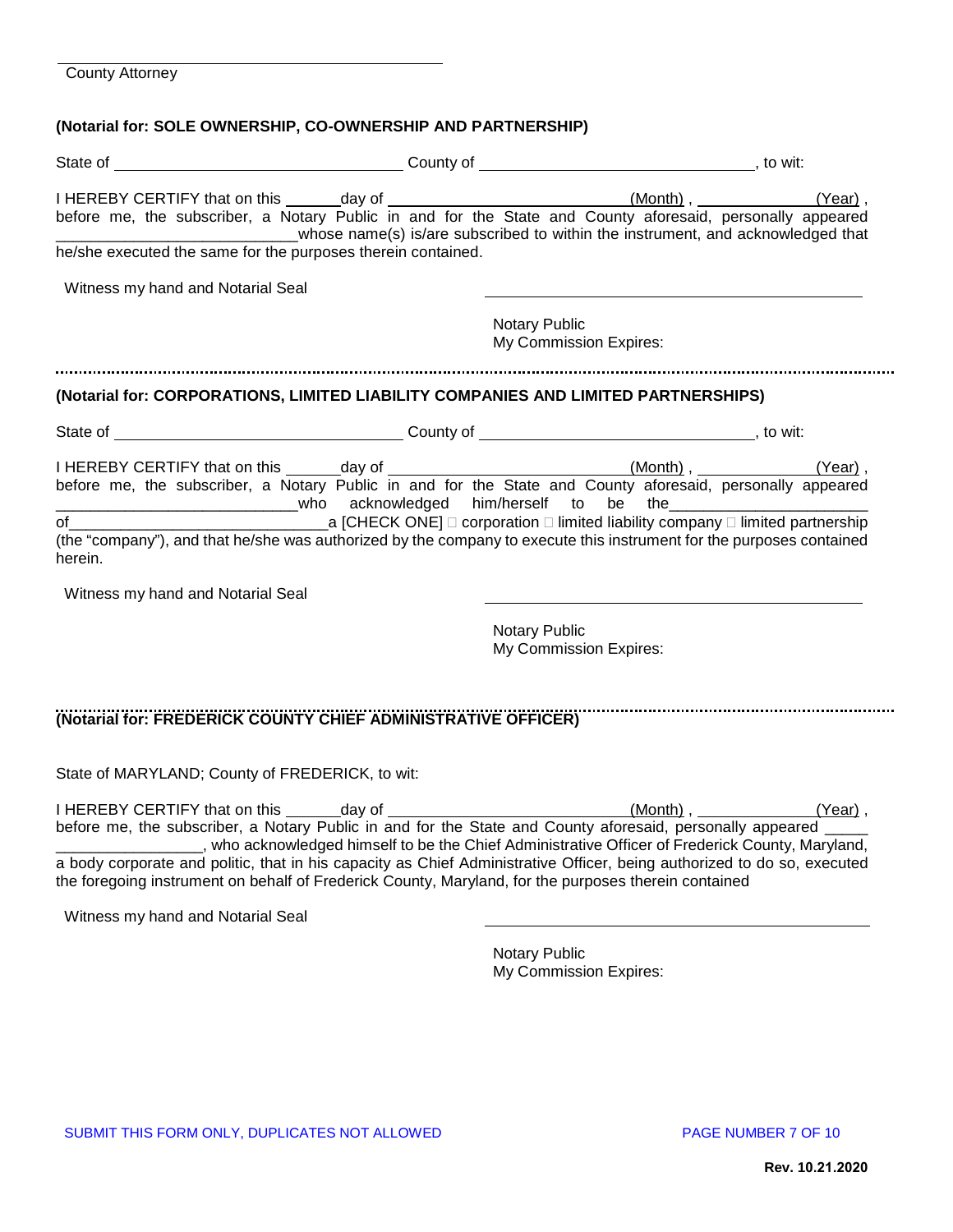### **APPENDIX A Contract Management Responsibilities**

- a. Conduct a preconstruction meeting and issue meeting minutes. County shall be invited to attend.
- b. Schedule, organize, conduct and document progress meetings approximately every 30-days following construction start. Prepare meeting minutes in digital format. County shall be invited to attend.
- c. Coordinate and log the processing of shop drawings and submission of samples to facilitate maintenance of work progress schedule. The County's Preapproved Materials List may be used where applicable.
- d. Relevant to Shop Drawings and Samples: Establish and implement procedures for expediting the processing and logging of shop drawings and submittals, create and maintain shop drawing log including submittal and approval dates in digital format. Require the contractor to verify all field measurements prior to ordering materials/equipment.
- e. Relevant to Reports and Project Site Documents: Maintain and manage documents such as change orders, correspondence sent and received, electronic mail correspondence, payment requisitions, submittal logs and meeting minutes and provide documents to the DWSU upon completion of the work.
- f. Relevant to Substantial Completion or Conditional Acceptance: Determine and advise the County as to recommended substantial completion or conditional acceptance of the work, whichever applies, or designated portions thereof, as determined by the contract documents, and prepare a list in digital format of incomplete or unsatisfactory items (punchlist) and a schedule for their completion. Follow-up to ensure the punchlist items are adequately addressed within 30 days of the County granting Substantial Completion or Conditional Acceptance or as otherwise directed by the County and advise the County, in writing, of punchlist completion. Secure and transmit to the County required guarantees and affidavits. Turn over to the owner all keys, manuals, record drawings, and maintenance stocks and document such transfers in writing.
- g. Relevant to Final Completion or Final Acceptance: Generally 11 months, but no more than 11.5 months, following the Substantial Completion or Conditional Acceptance date, advise the County as to final completion or final acceptance, as determined by the contract documents, and provide written request in digital format to the County that the work is ready for final inspection. Have work inspected and ensure all deficiencies are adequately addressed. Final completion or final acceptance, as determined by the contract documents, shall be granted and guarantees released upon final County approval of the work.
- h. Keep accurate electronic spreadsheet records of the measurements and quantities of all contingent and unit price items so that final actual construction quantities and cost can be provided the County prior to operational acceptance.
- i. As required by the Public Improvements Agreement the Developer shall notify the County, in writing, so that the County may observe and witness the required tests.
- j. As required by the Public Improvements Agreement, provide the required deliverables to the County prior to operational acceptance.

#### **Notification for these tests and end of project deliverables must be submitted to:**

Construction Manager Department of Engineering and Planning Division of Water and Sewer Utilities 4520 Metropolitan Court Frederick, MD 21704 Phone: 301-600-2078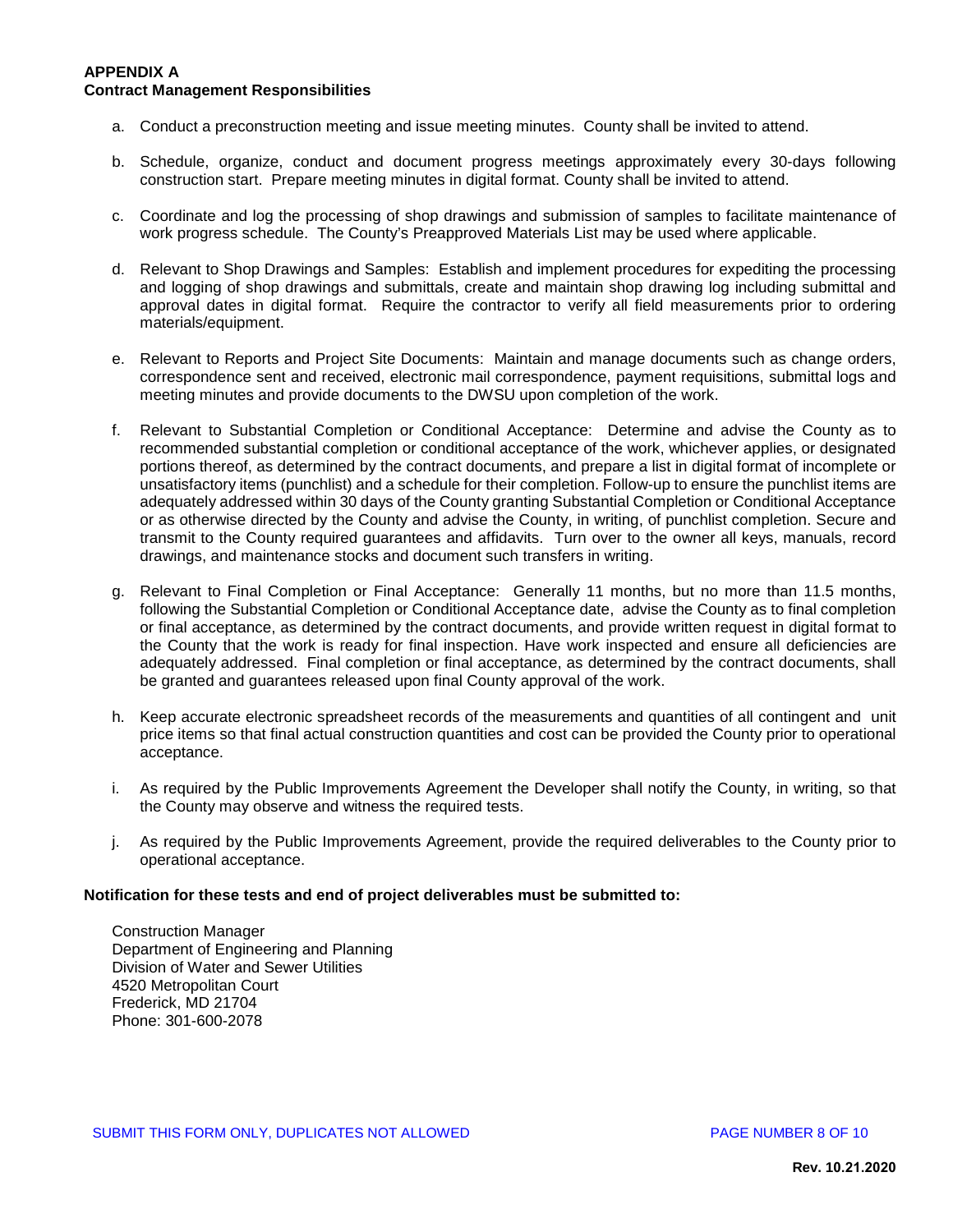## **APPENDIX B**

## **Inspection Firm Responsibilities[1](#page-8-0)**

- a. Project inspector shall be on the jobsite during construction as needed to ensure that all construction work is performed in complete conformity with the approved contract documents and shall prepare inspector's daily reports and progress photos.
- b. Project inspector shall check the materials, equipment, and labor entering the work and maintain daily records of these items. Ensure materials meet the approved submittal and/or shop drawing. Project inspector may also perform compaction testing for water and sewer only.
- c. Relevant to Quality Assurance: Project inspector shall observe the work of contractors to guard the Owner against defects and deficiencies in the work without assuming any of the Architect/Engineer's customary or statutory responsibilities for design of the work.
- d. Project inspector shall identify work or materials not in conformity with the contract requirements. Upon this occurrence, the inspector shall immediately notify the contractor and Developer about such nonconformity, citing particular references to the contract documents and making suitable efforts to obtain appropriate compliance with the project document requirements. Developer shall ensure the non-conforming work is corrected. Notification shall be in digital format with a copy to the assigned DWSU representative.
- e. Relevant to Reports and Project Site Documents: Project inspector shall record the progress of the project by means of Inspector's Daily Reports, construction logs, and ledgers. The inspector shall have in his/her possession, at all times on site, digital cameras that are capable of providing digital files to record normal daily progress of the work and to record and identify damage, critical work, or problem areas, as necessary. Daily progress photos shall be provided to the County on a weekly basis. All digital files shall become the property of the County at the end of construction unless otherwise directed by the County. All digital files shall be archived with the Project Title, Contract Number, Date and Location (i.e. Station, left/right/center line). Also, verify and record elevations of pipe and structure inverts, structure locations that differ from the approved design, etc.
- f. Project inspector shall maintain at the project site, on a current basis: records of all approved shop drawings, samples, purchases, materials, equipment, maintenance and operating manuals and instructions, and any other documents and revision thereto which arise out of the contract or the work. The inspector shall obtain data from the contractor and maintain a current set of contract drawings, and specifications. At the completion of the project, the inspector shall deliver all such records to the Developer. Project inspector shall maintain concurrently with the course of construction a set of marked drawings sufficient to make permanent "as-built" drawings, and deliver to the Developer the complete set of marked up drawings and specifications for the total project, upon completion of the project or assignment to the project.

<span id="page-8-0"></span><sup>1</sup> The following list is not intended to be all inclusive, but representative of the typical scope of services necessary to provide a professional standard of care. The final scope of services is expected to be more detailed than that shown.